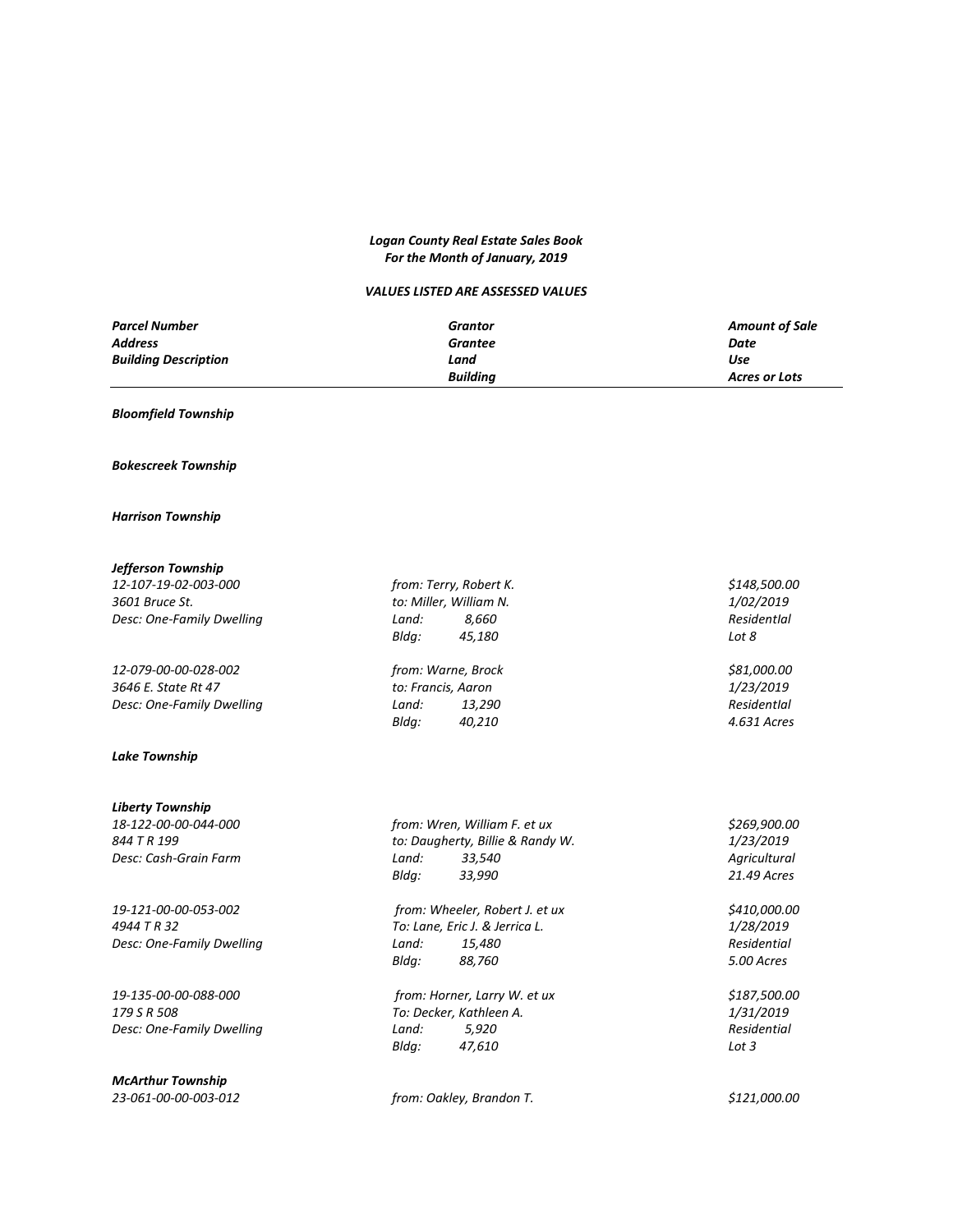**Desc: Mobile Home** *Land:* 5,340

*23-048-00-00-017-000 from: Rister, Gary, Jr. \$230,000.00*

*Miami Township*

*Monroe Township*

*Perry Township 32-111-16-03-008-000 from: Eubanks, Tim et ux \$75,000.00 Desc: One-Family Dwelling Land:* 1,780

*Pleasant Township*

# *Richland Township*

### *Rushcreek Township*

## *Stokes Township*

*43-005-13-03-003-001 from: Joseph, Gregory J. \$18,170.00 11344 Kootenay Path To: Ludwig, Eric M. & Julie A. 1/25/2019 Desc: Other Residential Structures Land: 6,360 Residential*

*3309 C R 31 to: Pendleton, David J. & Jordan 1/18/2019 Bldg: 23,430 Lot 7*

*5945 C R 39 to: Klein, Steven P. & Tonya 1/29/2019 Desc: One-Family Dwelling Land:* 6,150 *Bldg:* 34,220 *Bldg: 34,220 1.54 Acres*

*25-131-00-00-022-000 from: Myers, Terisa E et al \$279,900.00 C R 65 to: Earick, Jane M. & Stephen T. 1/31/2019 Desc: Cash-Grain Farm Land: 97,300 Agricultural Bldg: 64.94 Acres*

*28-147-00-00-020-000 from: Bryant, April A., Trustee \$360,000.00 8100 T R 169 to: Karg Services, LLC 1/03/2019 Desc: Cash-Grain Farm Land: 45,090 Agricultural Bldg: 60,250 34.217 Acres*

> *3141 Main St. To: Bray, Erin L. 1/28/2019 Bldg: 23,840 Lot 34pt*

*37-019-10-06-003-028 from: Plainview Properties LLC \$56,000.00 C R 25 To: Fout, Jeffrey L. 1/10/2019 Desc: Vacant Land Land: 7,980 Residential Bldg: Lot 23*

*43-005-00-00-012-001 from: Dodds, John E. et al \$89,000.00 11671 T R 93 To: Henderson, Leroy W. & Darla 1/03/2019 Desc: Mobile Home Land: 13,010 Residential Bldg: 31,260 5.003 Acres*

*43-004-19-12-026-000 from: Growing Acres LLC \$275,000.00 11213 Macalpine Way To: The Stapleton Preservation Trust 1/22/2019 Desc: Mobile Home Land: 28,350 Residential Bldg: 39,880 Lot 38*

*Bldg: 2,850 Lots 2328-2330*

*43-006-13-04-031-000 from: Whaley, Thomas A. \$24,000.00*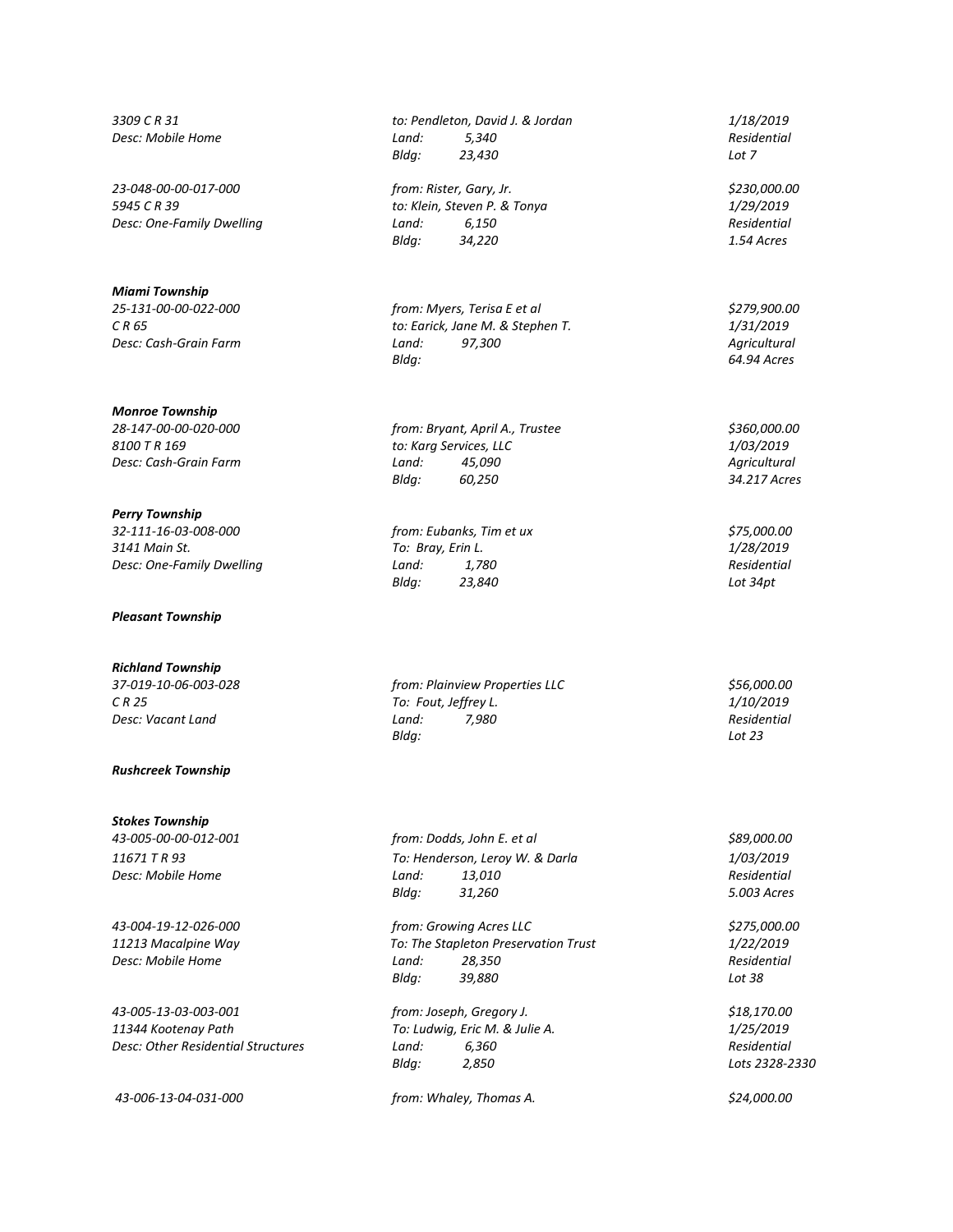| 9076 King Rd.                      | To: Anstine, Jeffrey |       | 1/31/2019   |  |
|------------------------------------|----------------------|-------|-------------|--|
| Desc: Other Residential Structures | Land:                | 4.100 | Residential |  |
|                                    | Blda:                | 1.690 | Lot 4       |  |
| Union Township                     |                      |       |             |  |

*Washington Township*

### *51-032-16-05-005-000 from: Norris, Gregory A. et ux \$67,500.00 7266 Hardin Dr. to: Johnson, Travis 1/03/2019 Desc: One-Family Dwelling Land: 2,060 Residential Bldg: 19,940 Lot 56 51-032-12-16-008-000, 51-032-12-16-009-000 & 51-032-12-16-010-000 from: Fuson, Leanne \$110,000.00 7726 Thorn Ave. to: Gaerke, Ryan C. 1/03/2019 Desc: One-Family Dwelling Land: 6,560 Residential Bldg: 31,660 Multiple Lots 51-032-12-23-022-554 from: Vagnier, John \$309,000.00 7939 Anne Bonney to: Swegan, Gary David & Susan Marie 1/04/2019 Desc: Condominium Land: 35,000 Residential Bldg: 49,170 Unit 14F 51-045-00-00-046-000, 51-045-00-00-047-000 & 51-045-00-00-047-001 from: Pennington, Grover B. & Sarah L. \$232,500.00 8532 C R 91 to: Harbor, Jesse & June 1/14/2019 Desc: One-Family Dwelling Land: 8,430 Residential Bldg: 60,150 2.912 Acres 51-032-06-11-007-000 from: Corwin, Jerry D. & Michelle D. \$122,000.00 8989 College St. to: Minton, Rick D. & Virginia L. 1/23/2019 Desc: One-Family Dwelling Land: 4,740 Bldg: 25,190 Lots 334 & 335 Zane Township Belle Center Corporation 39-022-05-13-010-000 from: Yoder, Maureen L. et al \$99,900.00 306 S. Elizabeth St. To: Coy, Scott E. 1/10/2019 Desc: One-Family Dwelling Land: 4,330 Residential Bldg: 23,930 0.26 Acres Bellefontaine Corporation 17-091-12-04-002-000 from: Cassidy, Deborah \$73,000.00 428 N. Detroit To: Shisler, Samantha L. 1/02/2019 Desc: Two-Family Dwelling Land: 2,040 Residential Bldg: 18,260 Lot 1259 17-092-09-13-003-000 from: Young, Alexander L. & Monica M. \$134,500.00*

*Bldg: 18,360 Lot 658 11-091-10-01-001-000 & 11-091-10-01-001-001 from: Meerkat TRS LLC \$1,797,770.00 221 N. School St. To: Bellefontaine SNF Realty LLC 1/02/2019 Desc: Nursing Home Land: 80,930 Commercial*

*505 E. Sandusky Ave. To: Rucci, Vittorio N. & Margarett L. 1/02/2019 Desc: One-Family Dwelling Land: 6,160 Residential*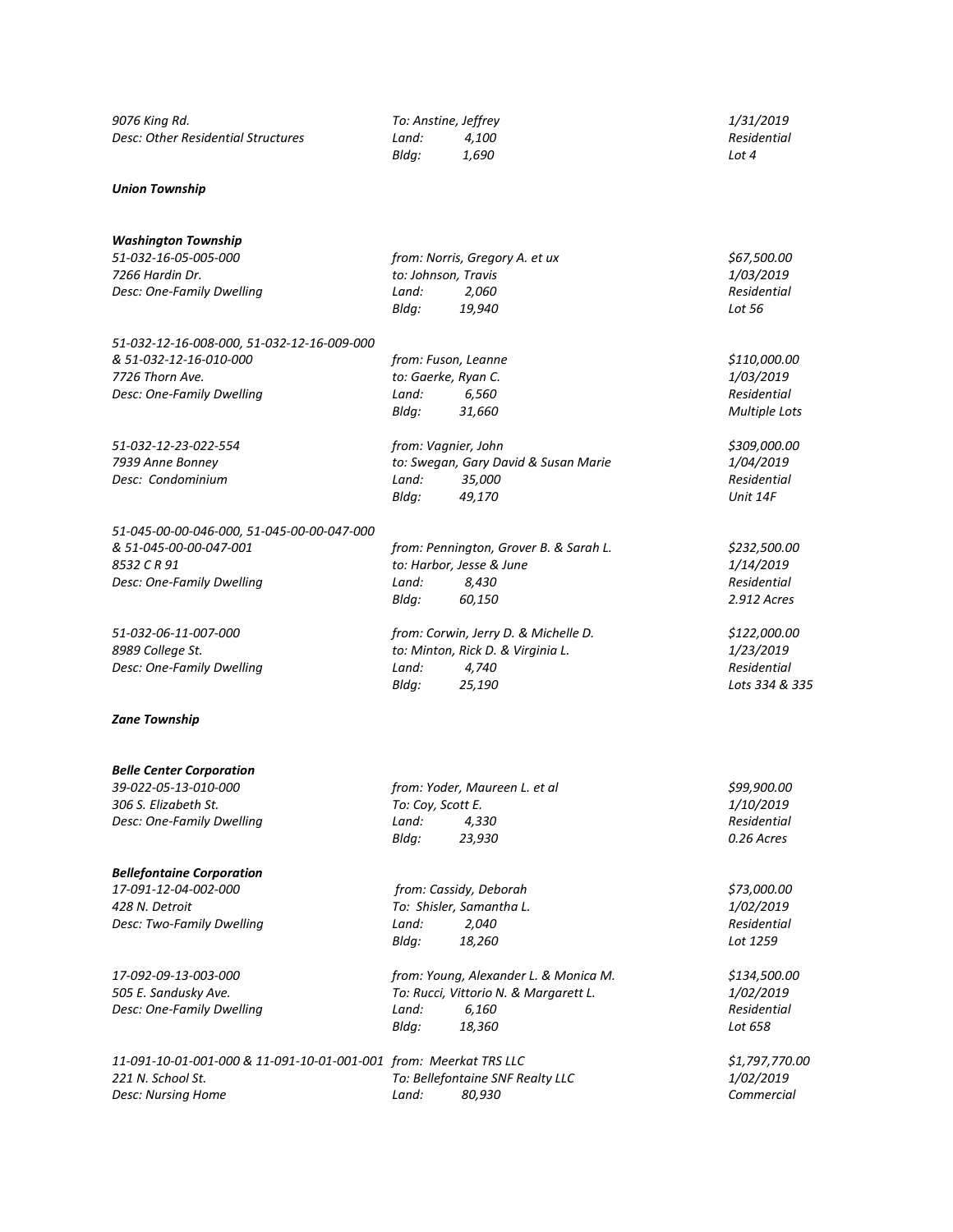*Desc: One-Family Dwelling Land: 11,150* 

*17-092-13-13-001-002 & 17-092-13-13-001-003 from: Wilcoxon Properties LLC \$266,000.00 517-519 & 521-523 S. Park To: Ramsey, Jeffrey A. & Kimi S. 1/11/2019 Desc: Two-Family Dwelling Land: 10,840* 

**Desc: Vacant Land** *Land: Land:* 

*55-092-00-00-017-011 from: Cisco, Willis & Lisa \$280,000.00 1605 Maple Ridge Dr. To: Reed, Joseph E. 1/29/2019*

*DeGraff Corporation*

*Bldg: 570,520 11.788 Acres 17-091-07-17-001-000 from: McCullough, Roberta E. \$9,000.00 516 Walker St. To: Emerald Drywall Ltd. 1/03/2019 Desc: One-Family Dwelling Land: 1,540 Residential Bldg: 10,220 0.21 Acres 17-092-09-18-004-000 from: Logan Rentals Ltd \$83,500.00 224 N. Hayes St. To: Adams, Steven J. & Alexa R. 1/04/2019 Desc: One-Family Dwelling Land: 7,020 Residential Bldg: 19,730 0.571 Acres 17-092-05-02-009-000 from: Lahman, Wilson D. et al \$217,000.00 216 Blair Ave. To: Morris, Jessica M. 1/07/2019 Desc: One-Family Dwelling Land: 10,270 Residential Bldg: 41,710 Part Lot 3537 17-078-17-04-003-000 from: Arbogast, Earl L. et al \$179,900.00 1126 Allison Rd. To: Shirk, Stacy R. & Arleen S. 1/07/2019 Bldg: 41,110 Lot 3830 Bldg: 72,400 0.41 Acres 17-091-07-18-014-000 from: Brown, Harold C. \$60,000.00 413 Walker St. To: Yoder, Jason 1/14/2019 Desc: One-Family Dwelling Land: 1,710 Residential Bldg: 6,240 0.14 Acres 17-092-09-21-006-000 from: Nannarone, Daniel A. et al \$153,750.00 401 E. Chillicothe Ave. To: Wisner, Kristy A. & Michael A. 1/14/2019 Desc: Two-Family Dwelling Land: 5,550 Residential Bldg: 29,250 0.19 Acres*

*17-077-20-07-003-000 from: Simmons, Michael E. et al \$425,000.00 165 Reynolds Ave. To: 3 Zero Properties, LLC 1/14/2019 Desc: Office Building Land: 10,190 Commercial Bldg: 69,420 Multiple Lots*

*17-091-07-11-008-000 from: Donley, Richard A. \$2,500.00 Florence Ave To: Brown's Rentals LLC 1/16/2019 Bldg: Lot 2115*

*17-092-09-21-008-000 from: Hill, Anthony Ryan \$133,000.00 409 E. Chillicothe Ave. To: Shannon, Kristine MacGillivray et al 1/22/2019 Desc: One-Family Dwelling Land: 3,920 Residential Bldg: 24,220 0.17 Acres*

*Desc: One-Family Dwelling Land: 11,310 Residential Bldg: 66,270 Lot 5055*